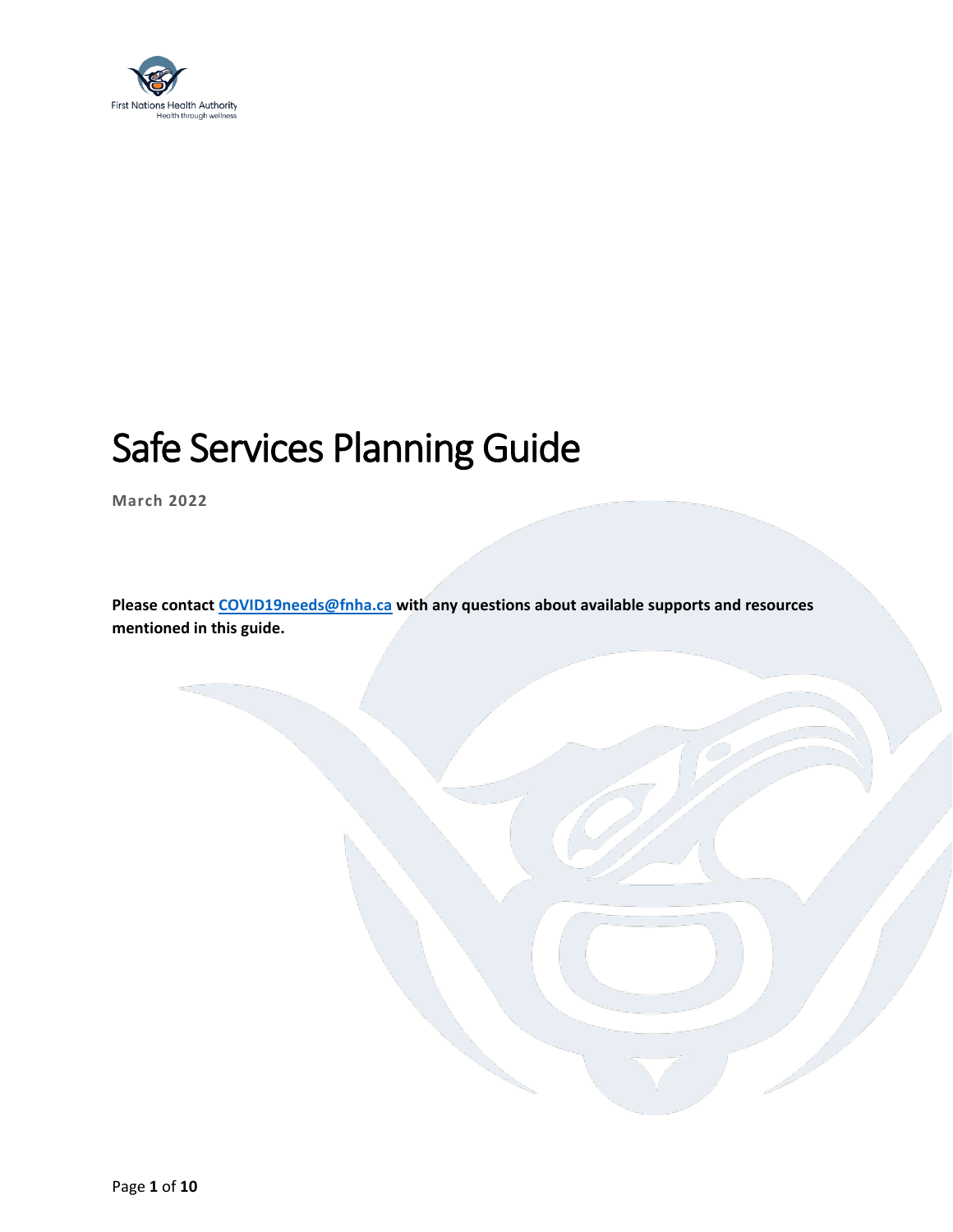

# **Contents**

| Considerations for Re-Opening and Maintaining Operations during the Pandemic |
|------------------------------------------------------------------------------|
|                                                                              |
|                                                                              |
|                                                                              |
|                                                                              |
|                                                                              |
|                                                                              |
|                                                                              |
|                                                                              |
|                                                                              |
|                                                                              |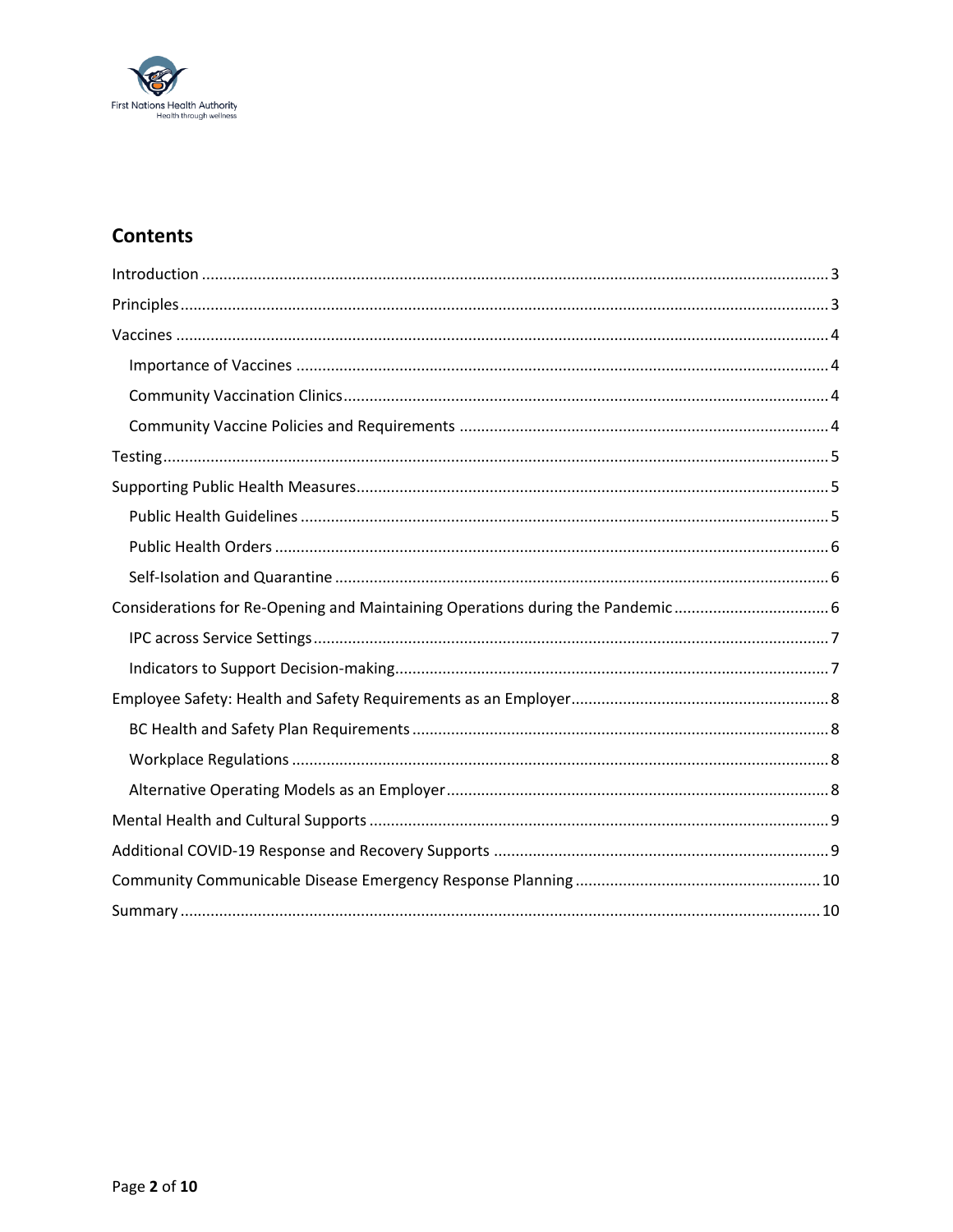

### <span id="page-2-0"></span>Introduction

This document is intended to provide guidance in support of safe community operations during the COVID-19 pandemic and beyond. It includes topic-based information and links to the latest resources available related to vaccine programs, public health guidance and the First Nations Health Authority (FNHA), federal and provincial supports.

This guide is based on the recommendations of the British Columbia (BC) Office of the Provincial Health Officer (PHO), the BC Ministry of Health (MOH), Indigenous Services Canada (ISC), WorkSafeBC and Regional Health Authorities (RHA). Information presented in this guide is intended to support discussions and decision-making at a community and Nation-level, recognizing the inherent selfdetermination and decision-making of BC First Nations and the fact that there is no one-size-fits-all approach that will meet the realities of all lived experiences and circumstances.

As the pandemic continues to unfold, there may be changes and updates to public health guidelines related to the delivery of safe community operations and services. This document will be reviewed and updated regularly.

Communicable Diseases Emergency (CDE) response planning provides communities with important tools to navigate communicable disease emergency events. For details, see **Community Communicable Disease Emergency Response Planning** in this guide.

# <span id="page-2-1"></span>**Principles**

The guidance is aligned with the FNHA's [7 Directives a](https://www.fnha.ca/about/fnha-overview/directives)nd [Shared Values,](https://www.fnha.ca/Documents/FNHA-Shared-Values.pdf) which underpin FNHA pandemic response activities and decision-making:

- **Cultural safety and humility:** First Nations people access and deliver health care services from multiple sources in the province. [Cultural safety](https://www.fnha.ca/wellness/wellness-and-the-first-nations-health-authority/cultural-safety-and-humility) and humility is a foundational protocol for health care professionals and health organizations to follow in relationships with First Nations. Creating a culturally-safe service resumption plan for First Nations requires changes at all levels in the system and understanding of a First Nations Perspective on Health and Wellness.
- **Culture:** Decisions are guided by cultural teachings and by science and evidence. Decisions to ease or reinstate measures should draw upon the diverse and unique cultures, ceremonies, customs and teachings of First Nations people and trusted health professionals for strength, wisdom and guidance.
- **Collaboration and building relationships:** Strong collaboration with our partners is key to ongoing success. We believe that effective working relationships among our communities and with our partners are a foundation for achieving health and wellness.
- **Respect and flexibility:** Decisions need to respect and be flexible to community needs and risks, noting that these needs and risks will change over time. This includes information on risks of disease and its impacts on health and wellness, as well as social and economic livelihoods. There will be differences between communities, Nations and regions on approaches taken. Measures may need to be re-imposed if the understanding of the risks to health and wellness changes.
- **Fairness and transparency:** Sharing of information and data that protects personal privacy and does not lead to stigma is critical and essential to informing efforts to re-open communities.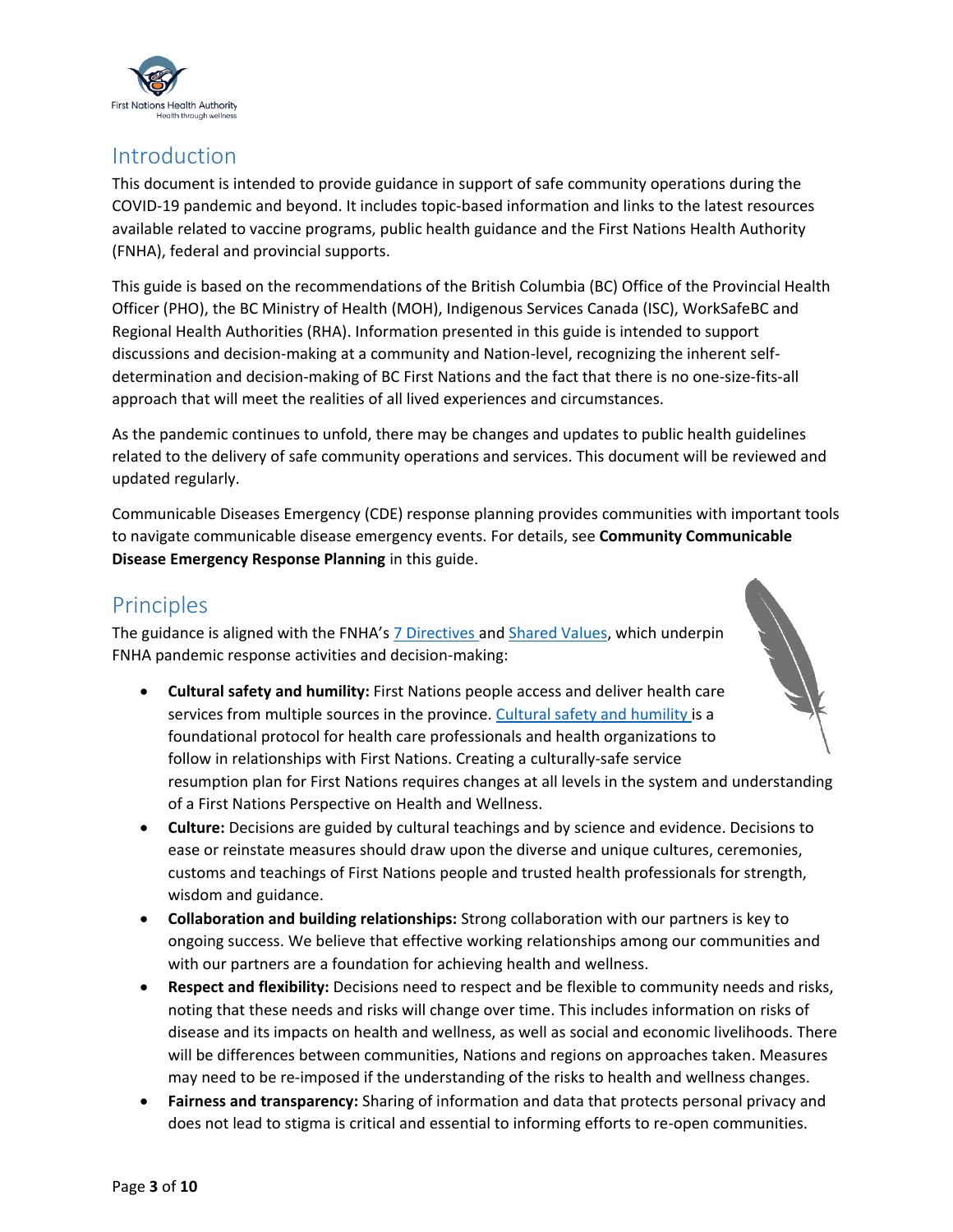

# <span id="page-3-0"></span>Vaccines

### <span id="page-3-1"></span>Importance of Vaccines

**Visi[t COVID-19 vaccines](https://www.fnha.ca/what-we-do/communicable-disease-control/coronavirus/covid-19-vaccine) and [Talk to a Doc](https://www.fnha.ca/what-we-do/communicable-disease-control/coronavirus/talk-to-a-doc)**

Vaccines help a person's body to develop an immune response to a specific disease such as COVID-19. Vaccines enable your immune system to get ready to protect against an infectious disease without making you sick. With the COVID-19 vaccines, you are much less likely to experience severe illness, hospitalization or death if you are infected by the virus.

The more people in a community who are vaccinated, the harder it is for the virus to spread and mutate. This is called "herd immunity" or "community immunity."

Reduced access to stable housing, income, clean water and culturally-safe health and social services place some Indigenous peoples at higher risk of COVID-19. The vaccine is one way that Indigenous people can protect themselves from this virus.

The FNHA's Medical Officers strongly recommend that First Nations people opt to get the vaccine.

Those who have had COVID-19 in the past also benefit from the protection provided by vaccination, as recommended by the PHO.

### <span id="page-3-2"></span>Community Vaccination Clinics

 **For more information on community vaccination clinics, contact your FNHA Regional Community Engagement Coordinator or emai[l covid19needs@fnha.ca](mailto:covid19needs@fnha.ca)**

We encourage communities to work with their local health authorities and the FNHA in support of access to vaccinations.

The FNHA is working to support communities to access COVID-19 vaccines and booster doses, as well as pediatric vaccinations, including through community-based vaccine clinics.

Available supports include additional human resources (administrative support, immunizer support), transportation to or from clinics, rental or purchase of materials for clinics (e.g. tents, traffic safety materials) and support staff at vaccination sites (e.g. security, child care, mental health, traditional wellness).

Clinical vaccination support is also available to nursing and other health staff through the release of nursing guidance documents and community-facing posters and infographics as well as directly through one-to-one conversations and webinars.

### <span id="page-3-3"></span>Community Vaccine Policies and Requirements

**Visi[t COVID-19 information for community leaders,](https://www.fnha.ca/what-we-do/communicable-disease-control/coronavirus/community-leaders) which includes customizable templates**

Several jurisdictions across Canada have implemented programs requiring people to demonstrate proof of their COVID-19 vaccination status in order to access non-essential services or activities. Many public and private employers of all sizes are also voluntarily establishing COVID-19 vaccination requirements to keep their employees and the people they serve safe in the workplace.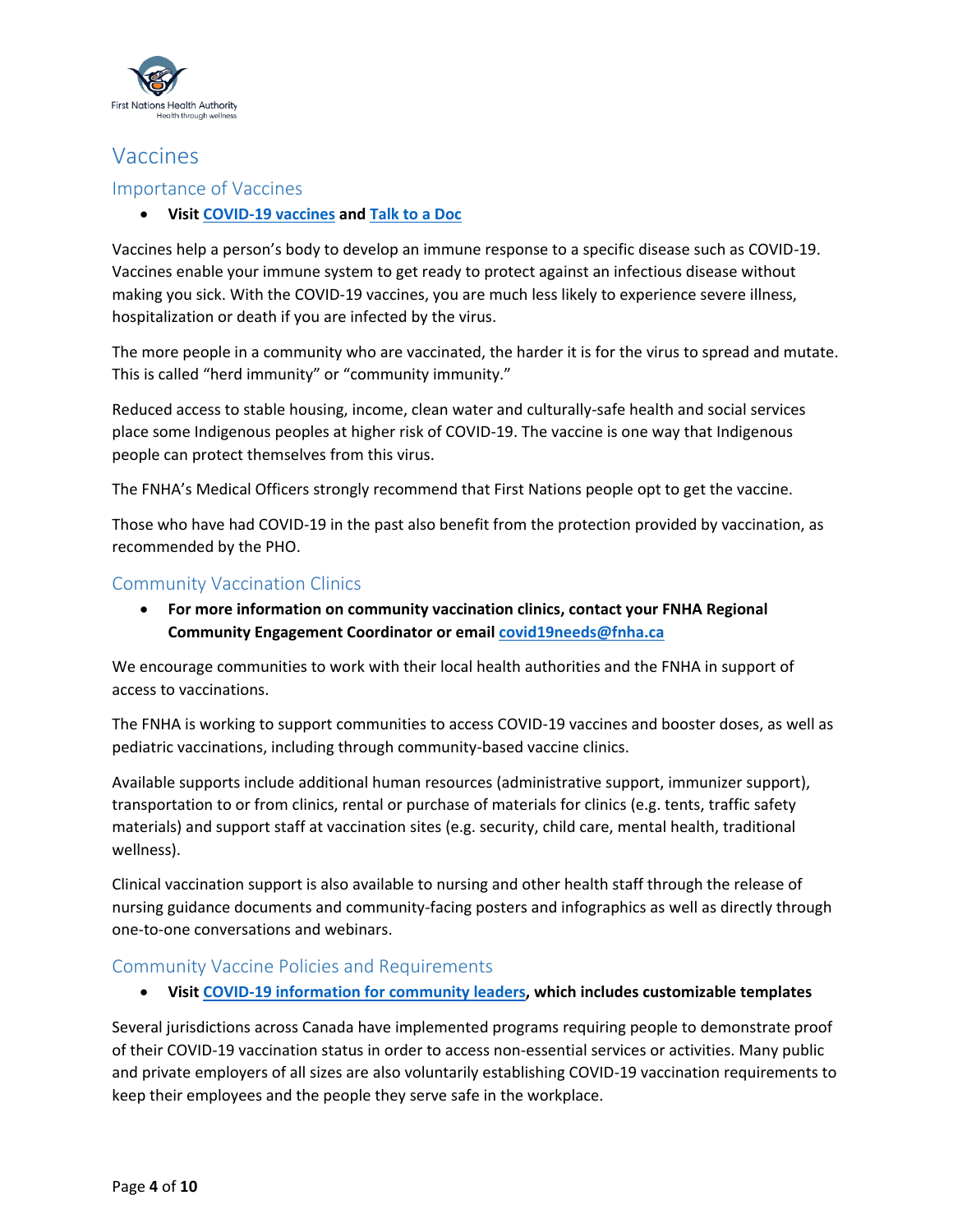

Jurisdictions or organizations may choose to implement, change or lift vaccination requirement programs throughout the pandemic depending on changes to the risk-level of COVID-19 transmission.

First Nations communities have the authority to implement vaccination requirement policies for community members, staff and visitors.

On December 7, 2021 [the Government of Canada announced](https://www.fnha.ca/about/news-and-events/news/covid-19-vaccination-regulations-under-part-ii-of-the-canada-labour-code-information-summary-for-indigenous-partners) its intention to introduce regulations that will require employers in the federally-regulated sector to obtain confirmation that their employees are fully vaccinated against COVID-19. Indigenous governing bodies, including First Nation band councils, will be exempt from the new requirement, thereby respecting their decisions around the introduction of vaccination requirements in the workplace.

The FNHA has amended its policies to require vaccination against COVID-19 for all FNHA staff including all employees, contractors and volunteers in community-facing roles as well as administrative and noncommunity facing employees (in alignment with the PHO [order issued on October 14, 2021\)](https://www2.gov.bc.ca/assets/gov/health/about-bc-s-health-care-system/office-of-the-provincial-health-officer/covid-19/covid-19-hospital-and-community-vaccination-status-information-preventive-measures.pdf).

### <span id="page-4-0"></span>Testing

### **Information o[n COVID-19 testing](https://www.fnha.ca/what-we-do/communicable-disease-control/coronavirus/covid-19-testing) and [COVID-19 rapid \(at-home\) testing](https://www.fnha.ca/what-we-do/communicable-disease-control/coronavirus/covid-19-rapid-testing)**

Testing can determine if you have COVID-19. While vaccination is critical to prevent COVID-19, testing is an important measure to help reduce the spread of the virus.

There are two types of tests available: PCR tests and rapid tests. PCR tests are conducted by trained health care providers. Results are generally analyzed in a lab. Rapid tests (called rapid antigen tests) can be conducted at home and provide quick results – generally within 15 to 30 minutes.

The FNHA is supporting First Nations community access to COVID-19 testing for people who have symptoms and is training local health professionals and community members on how to use testing equipment. The FNHA is doing this through both community-based testing and the distribution of rapid tests.

The FNHA is receiving rapid self-tests from Canada and the province and is distributing these to community health centres through our regional offices. Please contact your Community Engagement Coordinator or local health authority for up-to-date information on accessing testing.

# <span id="page-4-1"></span>Supporting Public Health Measures

### <span id="page-4-2"></span>Public Health Guidelines

 **For more information on public health guidance, visit the [BC Centre for](http://www.bccdc.ca/health-info/diseases-conditions/covid-19)  [Disease Control \(BCCDC\)](http://www.bccdc.ca/health-info/diseases-conditions/covid-19) and [Province of BC COVID-19](https://www2.gov.bc.ca/gov/content/covid-19/info/response) websites**



Community transmission of COVID-19 continues in many areas across Canada, with variants of concern still circulating. This is why it is important to consistently follow the latest public health guidance regardless of your vaccination status. Getting vaccinated and following public health guidelines is the most effective way to protect our families, our communities and ourselves against COVID-19.

Measures may vary between regions and communities based on community risk assessments.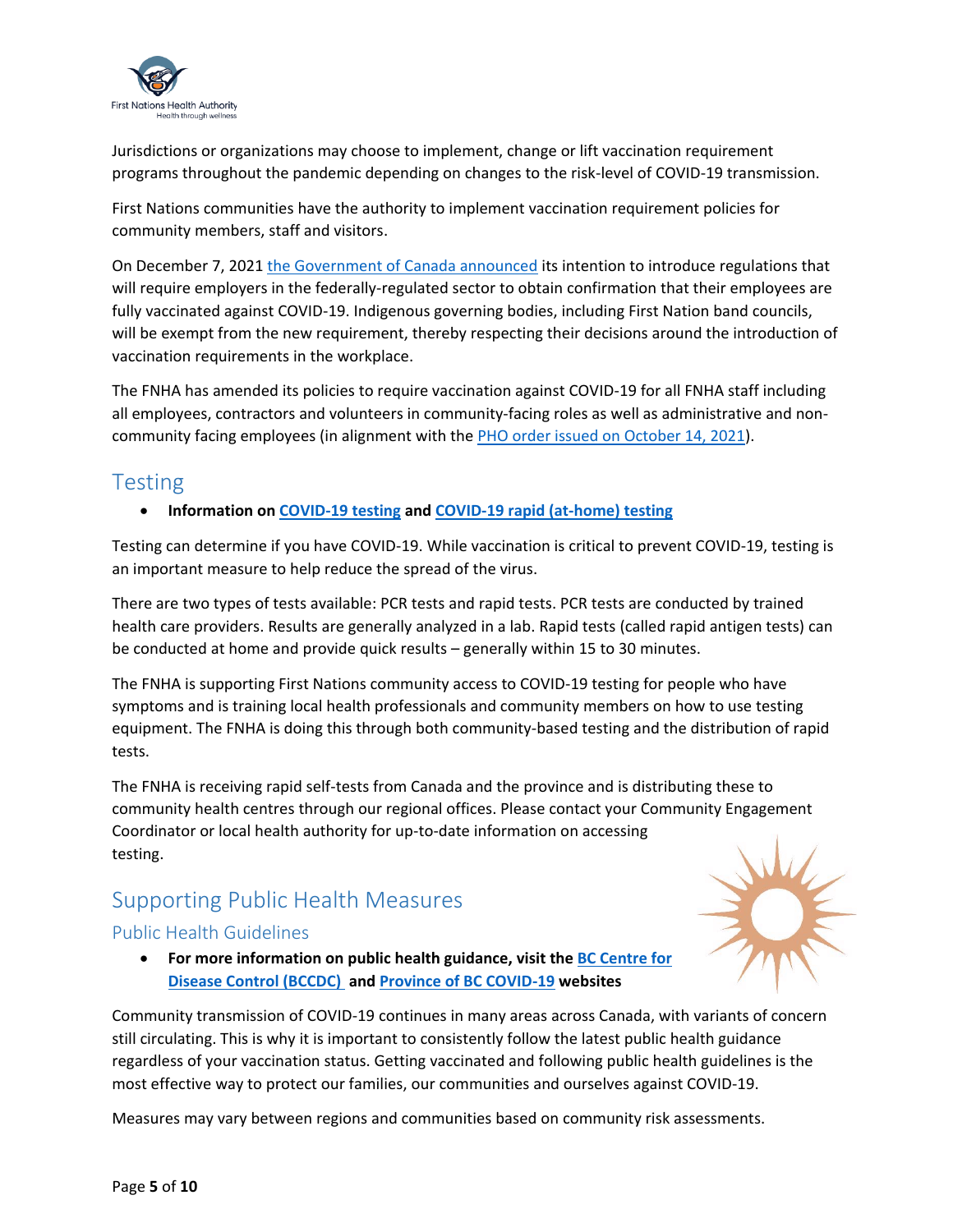

Development of a community communications plan can help engage and raise awareness among community members about their roles in reducing the risk of COVID-19 and protecting members who may be at higher risk. Consider empowering community champions and including them in support for community communications and planning.

### <span id="page-5-0"></span>Public Health Orders

**•** For more information visi[t province-wide restrictions related to COVID-19](https://www2.gov.bc.ca/gov/content/covid-19/info/restrictions)

Public health orders are determined by health officials in BC and provide additional measures deemed necessary to limit the spread of COVID-19 and risk of illness in communities.

A change in public health orders can inform communities as they plan for their unique community needs and self-determined approach. A community may choose to continue public health protocols beyond the timelines set out by the PHO.

In addition to following the public health orders given on the provincial website (see the link above), it is important to get vaccinated and follow the most recent public health guidelines – even after getting the vaccine.

### <span id="page-5-1"></span>Self-Isolation and Quarantine

- **See the [FNHA COVID-19 Community Support Guide](https://www.fnha.ca/Documents/FNHA-COVID-19-Community-Support-Guide.pdf) and BCCDC [guide to self-isolation and self](http://www.bccdc.ca/health-info/diseases-conditions/covid-19/self-isolation)[monitoring](http://www.bccdc.ca/health-info/diseases-conditions/covid-19/self-isolation)**
- **For more information or to request support contact [COVID19needs@fnha.ca](mailto:COVID19needs@fnha.ca)**

The ability for people to self-isolate when suspected or confirmed of having COVID-19 is critical to preventing further spread of COVID-19. Isolating can be more difficult for people and communities where inadequate housing conditions exist. Some housing conditions also contribute to a higher transmissibility of the virus in the household. In planning for safe service delivery, consider the capacity in the community to safely self-isolate if an outbreak occurs.

 **For the latest information on available supports, including funding to support the purchase of community-based self-isolation infrastructure, refer to th[e FNHA COVID-19 Community](https://www.fnha.ca/Documents/FNHA-COVID-19-Community-Support-Guide.pdf)  [Support Guide](https://www.fnha.ca/Documents/FNHA-COVID-19-Community-Support-Guide.pdf)**

# <span id="page-5-2"></span>Considerations for Re-Opening and Maintaining Operations during the Pandemic

Community operations and service settings, including health facilities and leased office locations, need to develop safety measures for service resumption and operations that meet occupational health and safety requirements and [Infection Prevention and Control \(IPC\)](https://www.fnha.ca/what-we-do/communicable-disease-control/infection-prevention-and-control) best practices. The goal is to adapt to operating in a COVID-19 environment and not to return to the pre-COVID-19 work environment. Key objectives for safe operation:

- Keep COVID-19 transmission as low as possible during service resumption.
- Support a phased approach over weeks and months if resuming health services and programs for First Nations communities.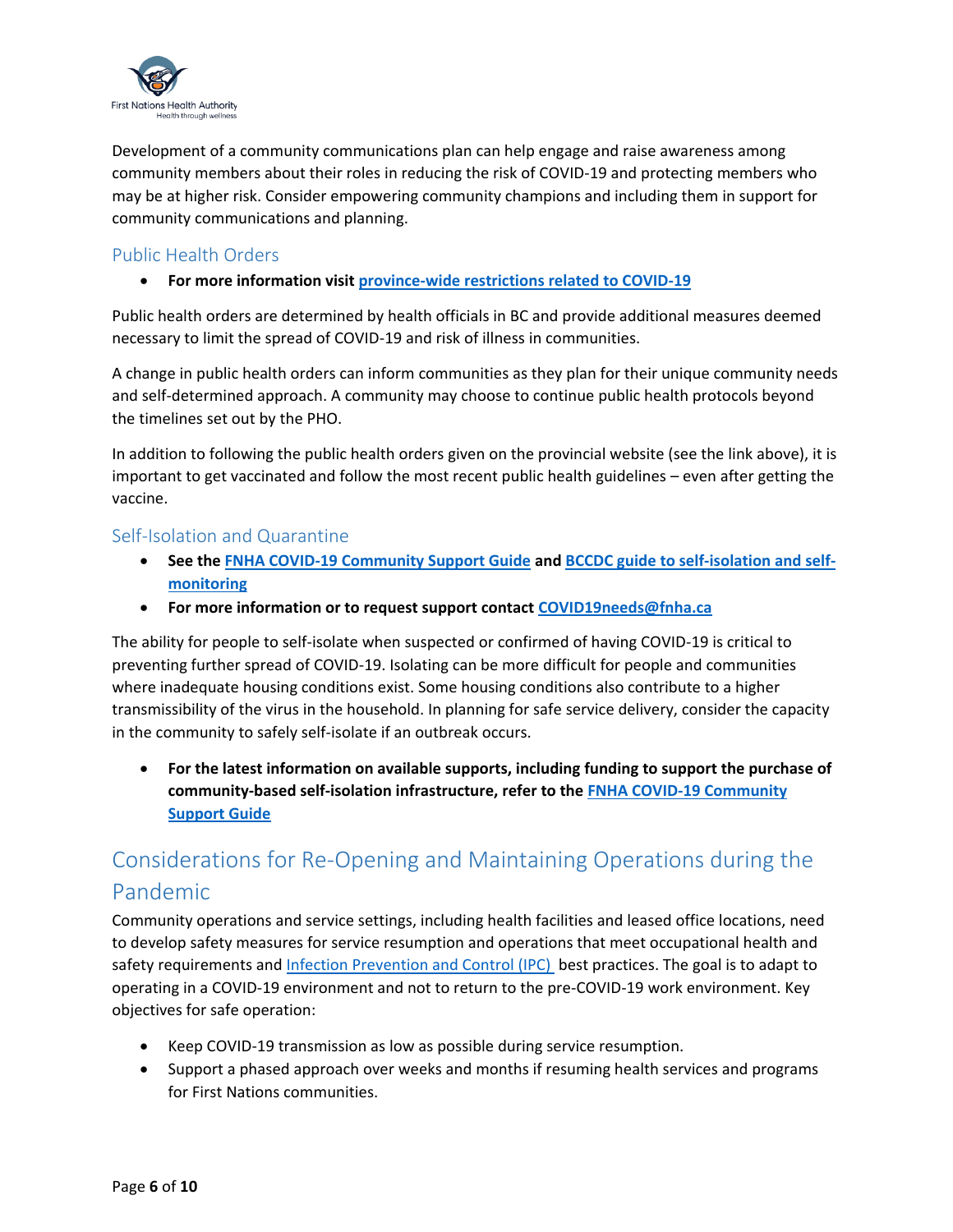

 Incorporate and comply with external authorities where applicable, including WorkSafeBC and Infection Prevention and Control regulations and other applicable laws, regulations and policies.

#### <span id="page-6-0"></span>IPC across Service Settings

- **For FNHA IPC program support, contact [ipc@fnha.ca](mailto:ipc@fnha.ca)**
- **For more information on specific public health guidance across workplaces and settings, visit [BC Centre for Disease Control guidance](http://www.bccdc.ca/health-info/diseases-conditions/covid-19/guidance-documents)**

Community operations and services should implement appropriate measures and strategies in IPC to promote the safety of clients, staff and the environment against communicable diseases.



Community health leadership is welcome to consult with the FNHA IPC Program for community-specific recommendations regarding service delivery and infrastructure.

The FNHA IPC Program is also available to support community occupational health and safety teams regarding the development of operating procedures and standards.

### <span id="page-6-1"></span>Indicators to Support Decision-making

The following are examples of indicators a community may consider when making decisions related to resuming or maintaining the operation of community programs and services<sup>1</sup>:

- BC's PHO has recommended moving to the next phase of relaxation of public health orders and guidelines.
- COVID-19 transmission is controlled to a manageable level (community-level, regionally).
- $\bullet$  Sufficient vaccination and public health capacities are in place (e.g. high community vaccination levels, testing capacity, ability for individuals to isolate when necessary).
- Workplace preventative measures are established (e.g., consideration of ability of services and industries to follow public health orders and guidance, including communicable disease prevention plans and COVID-19 safety plans).
- A community communications strategy is in place (consider targeted safety messaging for Elders and youth, translation of materials and various media forms such as community meetings, print, web and social media). Sample materials for reference or dissemination include materials from the [FNHA website,](https://www.fnha.ca/what-we-do/communicable-disease-control/coronavirus) [BCCDC website](http://www.bccdc.ca/?gclid=Cj0KCQiApL2QBhC8ARIsAGMm-KFDE48CLb0KnGt0Q82_5Xbwn5WRL0haZ0Fz9-bqpq8MmvOxVVX7YkIaAv-1EALw_wcB) and [provincial government website.](https://www2.gov.bc.ca/gov/content/covid-19/info/response)
- Consideration of community approach to vaccine requirements (e.g., within child care settings, community visitors).

 $\overline{\phantom{a}}$ 

<sup>&</sup>lt;sup>1</sup> Public health officials across the country have worked on defining a core set of criteria to guide decision-making on when and how to transition between measures. The criteria given in this section is an example informed through Public Health Agency of [Canada](https://www.canada.ca/en/public-health.html) and [Indigenous](https://www.canada.ca/en/indigenous-services-canada.html) Services [Canada.](https://www.canada.ca/en/indigenous-services-canada.html) For each of the criteria given, analysis of a range of inter-related data and evidence allows us to determine if a change in measures may be warranted.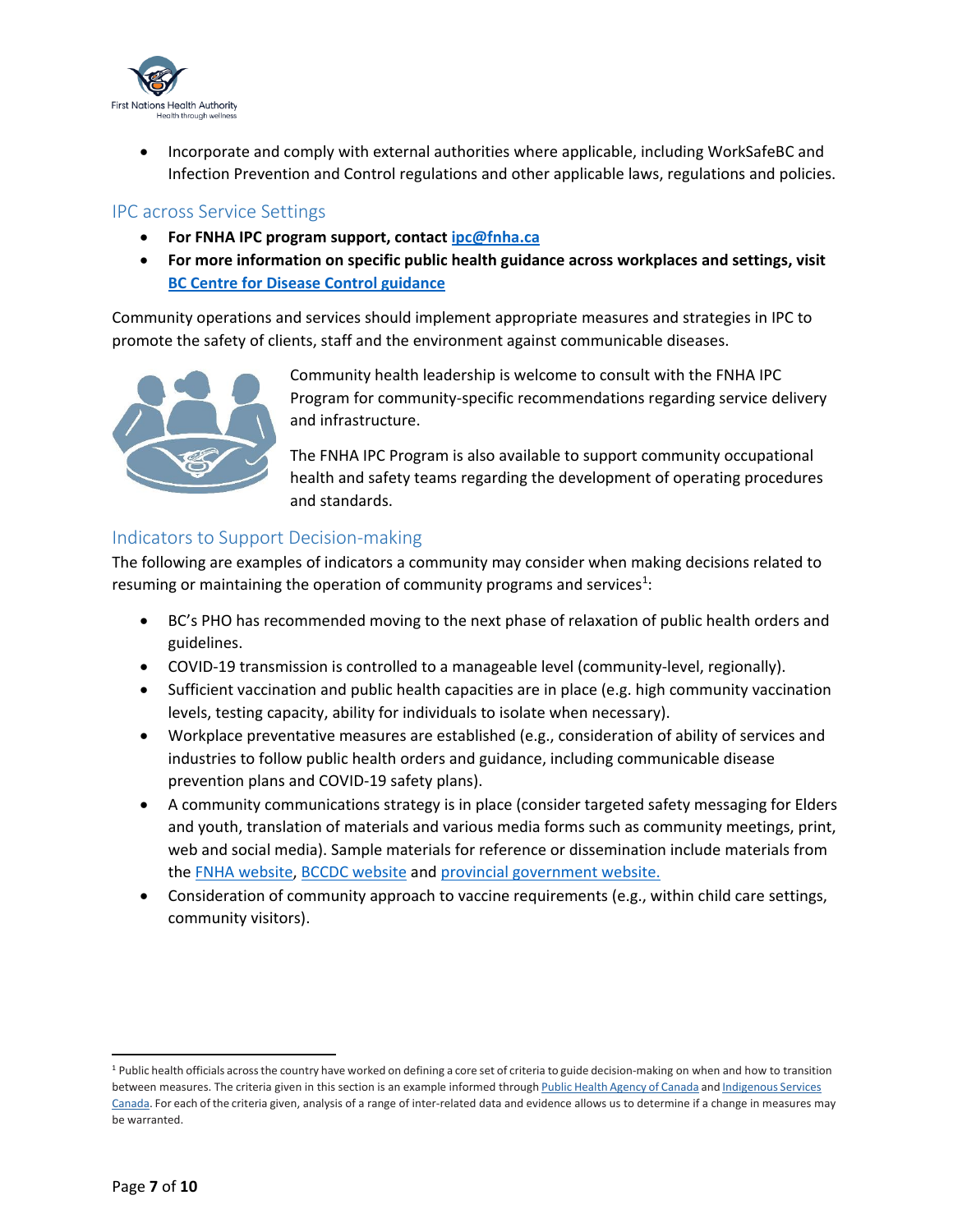

# <span id="page-7-0"></span>Employee Safety: Health and Safety Requirements as an Employer

### <span id="page-7-1"></span>BC Health and Safety Plan Requirements

### **For the latest information on employer health and safety plan requirements visit [COVID-19](http://www.worksafebc.com/en/covid-19/covid-19-prevention)  [Prevention on WorkSafeBC](http://www.worksafebc.com/en/covid-19/covid-19-prevention)**

Employers are expected to take reasonable steps to manage health and safety in their workplaces, including preventing communicable disease transmission. Requirements for workplace health and safety planning are determined by the province of BC.

Requirements have changed throughout the pandemic and can change in response to elevated levels of risk. Keeping updated on the latest guidance from the PHO can ensure workplace plans follow the necessary requirements.

The learnings from the COVID-19 pandemic can support a pathway forward to safety and prevention. COVID-19 safety plans that have been required by the province can inform development and updating of communicable disease prevention plans that will be in use beyond the pandemic.

### <span id="page-7-2"></span>Workplace Regulations

- **For more information on WorkSafeBC and provincial workplace regulations, visit [WorkSafeBC's COVID](http://www.worksafebc.com/en/covid-19)-19 webpage**
- **For more information on federal workplace regulations, visit [Workplace health and safety](https://www.canada.ca/en/services/jobs/workplace/health-safety.html) on [Canada.ca](https://www.canada.ca/en/services/jobs/workplace/health-safety.html)**

WorkSafeBC is the Province of BC's occupational health and safety (OHS) legislated agency.

[WorkSafeBC regulations](https://www.worksafebc.com/en/law-policy/occupational-health-safety/searchable-ohs-regulation) apply to the FNHA as well as those First Nations that have registered their community services and workers with WorkSafeBC and pay the monthly premiums.

For BC First Nations not registered with WorkSafeBC, th[e Canada Labour Code](https://laws-lois.justice.gc.ca/eng/acts/L-2/) and associated [regulations](https://laws-lois.justice.gc.ca/eng/regulations/SOR-86-304/index.html) regulates First Nations Band Councils, including industries and workplaces on reserve (see Parts I, II and III of the Code). Regulations are administered by the [Labour Program of Employment and](https://www.canada.ca/en/employment-social-development/corporate/portfolio/labour.html) [Social Development Canada.](https://www.canada.ca/en/employment-social-development/corporate/portfolio/labour.html) Canada [Occupational Health and Safety Regulations \(SOR/86-304\) s](https://laws-lois.justice.gc.ca/eng/regulations/SOR-86-304/index.html)et out all workplace safety regulations and requirements.

### <span id="page-7-3"></span>Alternative Operating Models as an Employer

At times throughout the pandemic, the PHO had requested employers to optimize remote working arrangements in order to reduce workplace transmission. Work from home arrangements emerged as one of the effective strategies in response to COVID-19.

Retaining the capacity for work-from-home can help support workplace wellness by ensuring workers do not attend the office when unwell and also supports the mental health and wellbeing of employees through enhanced life-work balance.

As part of a communicable disease prevention plan, remote work is a scalable option that can enable organizations to redeploy workers to home offices should a future public health emergency require it or if reduced occupancy of the main work premises is recommended.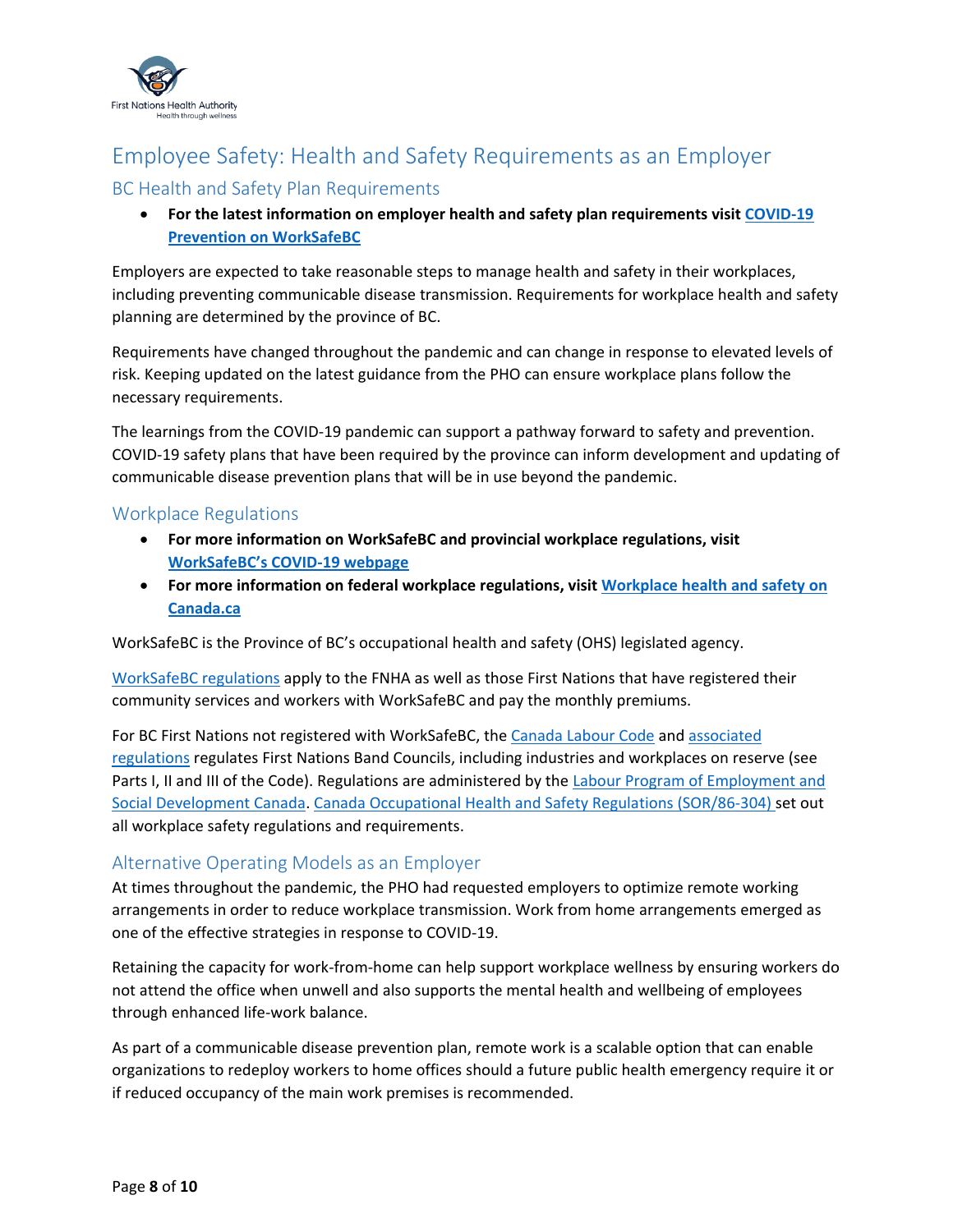

When establishing evergreen remote working arrangements, employers will want to document their flex work terms and conditions into policies and include flex work location particulars in OHS programming.

Under OHS regulations, the home office is an extension of the workplace. Therefore, employers will need to formalize health and safety requirements of the remote working location and ensure that staff are aware of the shared responsibility for maintaining a healthy and safe home working environment.

# <span id="page-8-0"></span>Mental Health and Cultural Supports

 **For a list of mental health and cultural supports, see [Mental Health and](https://www.fnha.ca/Documents/FNHA-COVID-19-Mental-Health-and-Cultural-Supports.pdf)  [Cultural Supports during COVID-19](https://www.fnha.ca/Documents/FNHA-COVID-19-Mental-Health-and-Cultural-Supports.pdf)**

Living through a pandemic is stressful and it is normal for individuals to feel worried or anxious. Measures that can help protect us from the virus can also impact other aspects of our health and wellbeing in unintended ways. As the public health measures start easing, some people may also experience anxiety and stress.



For many, the pandemic has compounded intergenerational and contemporary trauma as a result of colonialism as well as impacts from the concurrent toxic drug crisis and recent events, including findings at former residential schools and environmental emergencies such as wildfires and flooding.

Mental health and cultural supports are available. These include 24/7 crisis lines, clinical counselling supports through First Nations Health Benefits and supports through the First Nations Indian Residential School Resolution Health Support Program.

 **The FNHA has produced a series of videos and fact sheets designed to help individuals support their mental health and wellness during this difficult time; see [COVID-19 Mental](http://www.fnha.ca/what-we-do/communicable-disease-control/coronavirus/mental-health-and-wellness) Health and [Wellness](http://www.fnha.ca/what-we-do/communicable-disease-control/coronavirus/mental-health-and-wellness)**

# <span id="page-8-1"></span>Additional COVID-19 Response and Recovery Supports

 **See the FNHA COVID-1[9 Community Support Guide](https://www.fnha.ca/Documents/FNHA-COVID-19-Community-Support-Guide.pdf) for a list of available FNHA COVID-19 supports (funding and reimbursements)**

The FNHA recommends a conversation with your FNHA regional team to ensure alignment with the funding parameters given to the FNHA from federal and provincial partners. Please contact [COVID19needs@fnha.ca](mailto:COVID19needs@fnha.ca) with any questions about funding eligibility.

As a partner in health and wellness, the FNHA continues to work with communities to identify COVID-19 needs and offer supports and services to address those needs. These include:

- CDE planning
- personal protective equipment (PPE)
- isolation support for communities and individuals
- health human resources surge capacity
- mental health and cultural supports

For more information on supports provided by our provincial and federal partners visit BC's response to [COVID-19](https://www2.gov.bc.ca/gov/content/covid-19/info/response) and [Indigenous Services Canada's \(ISC's\) Indigenous Community Support Fund.](https://www.sac-isc.gc.ca/eng/1585189335380/1585189357198)